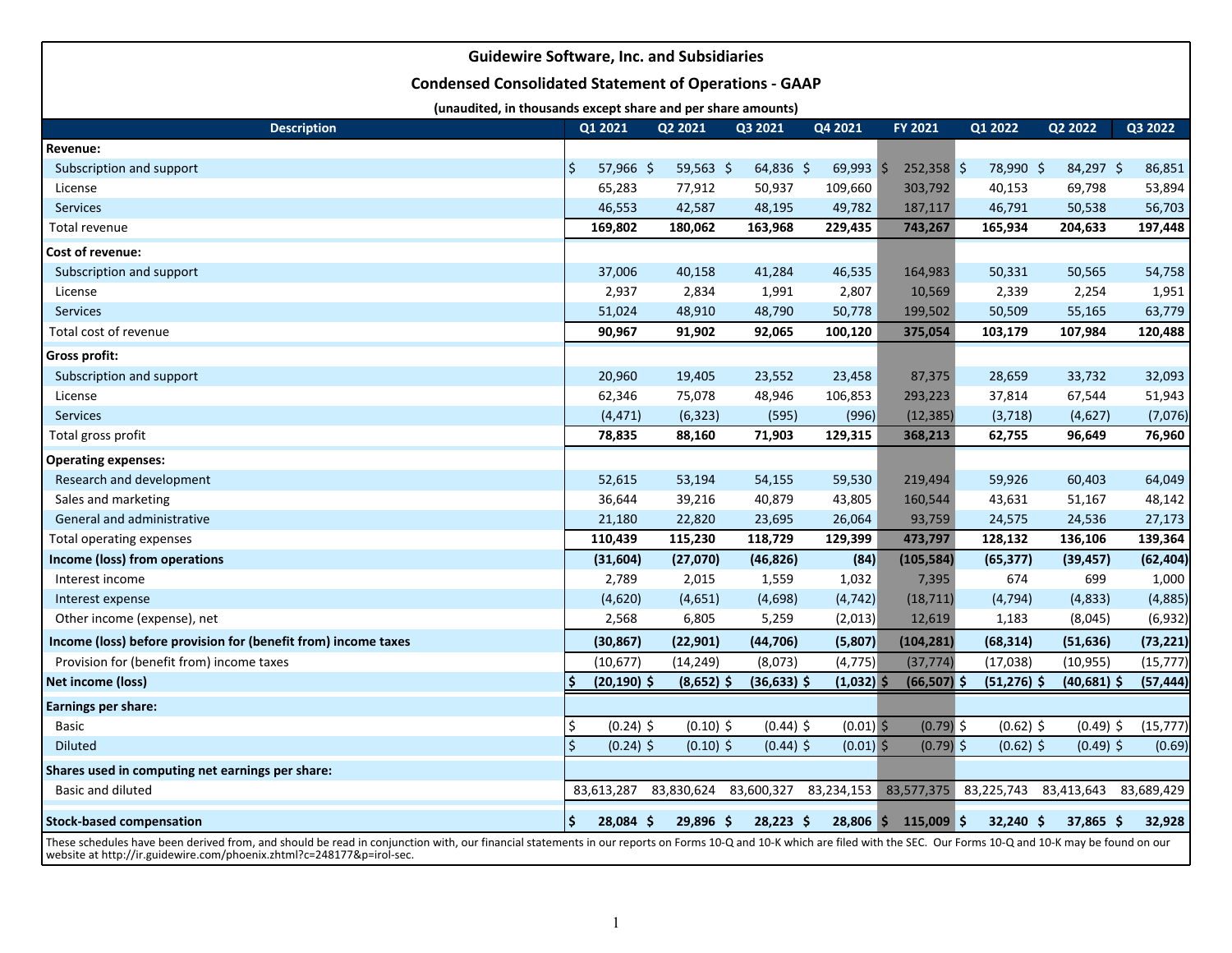## **Guidewire Software, Inc. and Subsidiaries**

## **Condensed Consolidated Statement of Operations - Non-GAAP Adjustments**

| (unaudited, in thousands)                                      |                   |           |            |            |             |                   |                   |         |  |  |  |  |
|----------------------------------------------------------------|-------------------|-----------|------------|------------|-------------|-------------------|-------------------|---------|--|--|--|--|
| <b>Description</b>                                             | Q1 2021           | Q2 2021   | Q3 2021    | Q4 2021    | FY 2021     | Q1 2022           | Q2 2022           | Q3 2022 |  |  |  |  |
| Amortization of intangibles                                    | \$<br>$4,126$ \$  | 4,126 \$  | $1,903$ \$ | $1,420$ \$ | $11,575$ \$ | $1,811$ \$        | $1,905$ \$        | 1,905   |  |  |  |  |
| Stock-based compensation                                       | 2,602             | 2,954     | 2,780      | 2,895      | 11,231      | 3,348             | 3,773             | 4,051   |  |  |  |  |
| COVID-19 Canada Emergency Wage Subsidy benefit <sup>(1)</sup>  | $\qquad \qquad -$ | (770)     | (768)      | (47)       | (1, 585)    |                   |                   |         |  |  |  |  |
| Total adjustment to cost of revenue - subscription and support | 6,728             | 6,310     | 3,915      | 4,268      | 21,221      | 5,159             | 5,678             | 5,956   |  |  |  |  |
| Amortization of intangibles                                    | 400               | 400       | 400        | 400        | 1,600       | 133               |                   |         |  |  |  |  |
| Stock-based compensation                                       | 251               | 145       | 183        | 191        | 770         | 182               | 189               | 170     |  |  |  |  |
| Total adjustment to cost of revenue - license                  | 651               | 545       | 583        | 591        | 2,370       | 315               | 189               | 170     |  |  |  |  |
| Stock-based compensation                                       | 5,543             | 5,578     | 5,395      | 5,293      | 21,809      | 5,637             | 6,081             | 5,879   |  |  |  |  |
| COVID-19 Canada Emergency Wage Subsidy benefit <sup>(1)</sup>  | —                 | (198)     | (183)      | (9)        | (390)       |                   | $\qquad \qquad -$ |         |  |  |  |  |
| Total adjustment to cost of revenue - services                 | 5,543             | 5,380     | 5,212      | 5,284      | 21,419      | 5,637             | 6,081             | 5,879   |  |  |  |  |
| Stock-based compensation                                       | 7,247             | 7,604     | 6,930      | 7,743      | 29,524      | 8,614             | 9,433             | 9,293   |  |  |  |  |
| COVID-19 Canada Emergency Wage Subsidy benefit <sup>(1)</sup>  | —                 | (593)     | (556)      | (25)       | (1, 174)    |                   |                   |         |  |  |  |  |
| Acquisition consideration holdback <sup>(2)</sup>              | —                 |           |            | —          |             | 673               | 836               | 809     |  |  |  |  |
| Total adjustment to research and development                   | 7,247             | 7,011     | 6,374      | 7,718      | 28,350      | 9,287             | 10,269            | 10,102  |  |  |  |  |
| Stock-based compensation                                       | 5,977             | 6,806     | 6,587      | 6,450      | 25,820      | 7,489             | 10,825            | 7,529   |  |  |  |  |
| Amortization of intangibles                                    | 1,797             | 1,797     | 1,618      | 1,578      | 6,790       | 1,810             | 1,865             | 1,865   |  |  |  |  |
| COVID-19 Canada Emergency Wage Subsidy benefit <sup>(1)</sup>  | —                 | (104)     | (97)       | (4)        | (205)       |                   |                   |         |  |  |  |  |
| Total adjustment to sales and marketing                        | 7,774             | 8,499     | 8,108      | 8,024      | 32,405      | 9,299             | 12,690            | 9,394   |  |  |  |  |
| Stock-based compensation                                       | 6,464             | 6,809     | 6,348      | 6,234      | 25,855      | 6,970             | 7,564             | 6,006   |  |  |  |  |
| COVID-19 Canada Emergency Wage Subsidy benefit <sup>(1)</sup>  | —                 | (21)      | (19)       | (2)        | (42)        | $\qquad \qquad -$ |                   |         |  |  |  |  |
| Total adjustment to general and administrative                 | 6,464             | 6,788     | 6,329      | 6,232      | 25,813      | 6,970             | 7,564             | 6,006   |  |  |  |  |
| Amortization of debt discount and issuance costs               | 3,335             | 3,379     | 3,429      | 3,474      | 13,617      | 3,524             | 3,572             | 3,623   |  |  |  |  |
| Total adjustment to interest expense                           | 3,335             | 3,379     | 3,429      | 3,474      | 13,617      | 3,524             | 3,572             | 3,623   |  |  |  |  |
| Non-GAAP tax impact <sup>(3)</sup>                             | (3, 143)          | (20, 232) | (10, 532)  | (3, 472)   | (37, 379)   | (6,966)           | (10, 165)         | (5,510) |  |  |  |  |
| Total adjustment to provision for (benefit from) income taxes  | (3, 143)          | (20, 232) | (10, 532)  | (3, 472)   | (37, 379)   | (6,966)           | (10, 165)         | (5,510) |  |  |  |  |

(1) Effective the second quarter of fiscal year 2021, the COVID-19 Canada Emergency Wage Subsidy benefit has been included as a non-GAAP adjustment. Prior to the second quarter of fiscal year 2021, this program was unavailable. Beginning with the first quarter of fiscal year 2022, we have not and do not expect to receive a subsidy under the COVID-19 Canada Emergency Wage Subsidy.

(2) Effective the first quarter of fiscal year 2022, the acquisition consideration holdback that is earned and recognized as expense over a post-acquisition service period has been included as a non-GAAP adjustment. Prior first quarter of fiscal year 2022, there was no acquisition consideration holdback in any periods presented.

(3) Adjustments reflect the impact on the tax benefit (provision) from all non-GAAP adjustments.

These schedules have been derived from, and should be read in conjunction with, our financial statements in our reports on Forms 10-Q and 10-K which are filed with the SEC. Our Forms 10-Q and 10-K may be found on our website at http://ir.guidewire.com/phoenix.zhtml?c=248177&p=irol-sec.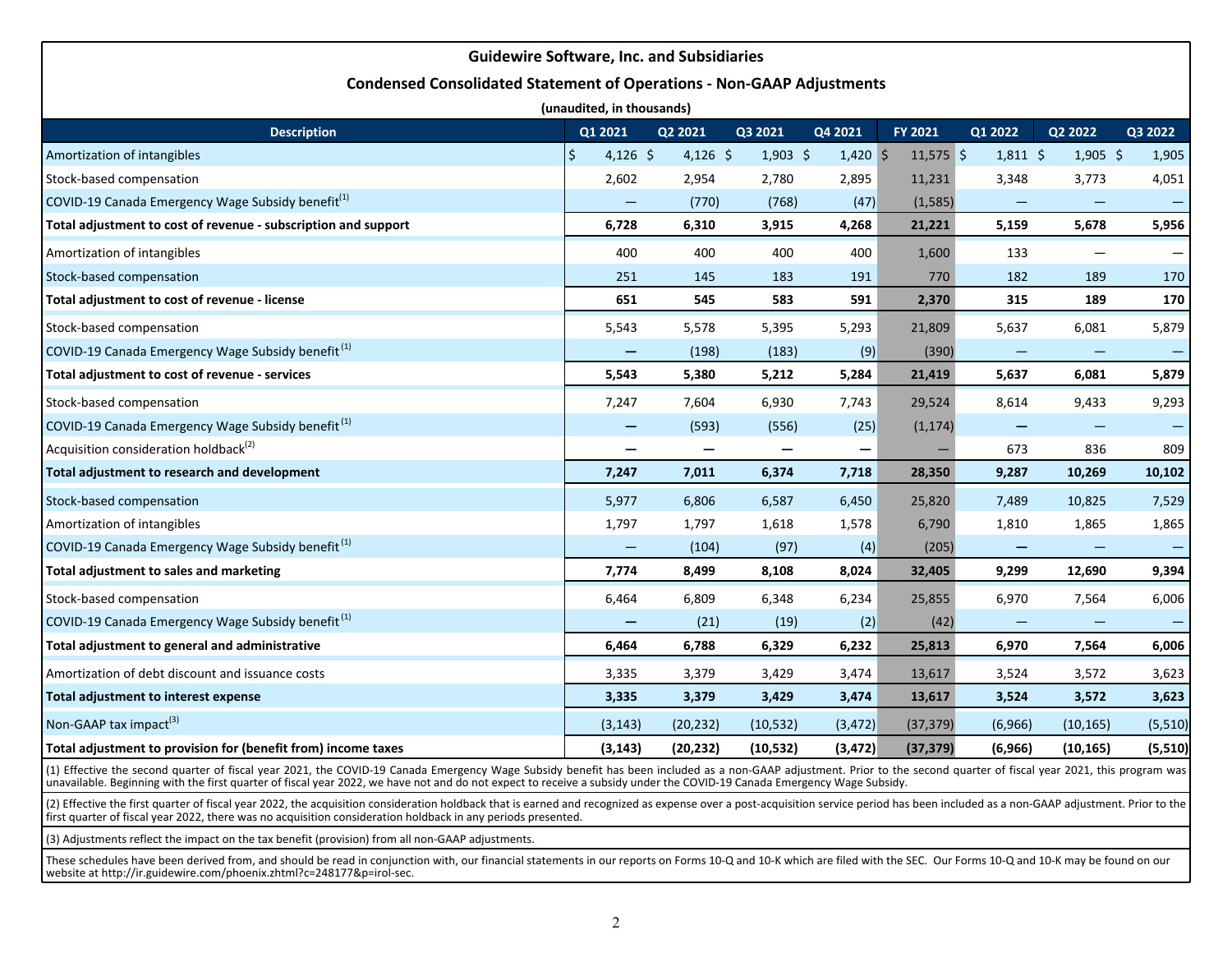|                                                                               | <b>Guidewire Software, Inc. and Subsidiaries</b> |             |                                |                          |                                         |                   |                    |            |
|-------------------------------------------------------------------------------|--------------------------------------------------|-------------|--------------------------------|--------------------------|-----------------------------------------|-------------------|--------------------|------------|
| <b>Condensed Consolidated Statement of Operations - Other Reconciliations</b> |                                                  |             |                                |                          |                                         |                   |                    |            |
|                                                                               | (unaudited)                                      |             |                                |                          |                                         |                   |                    |            |
| <b>Description</b>                                                            | Q1 2021                                          | Q2 2021     | Q3 2021                        | Q4 2021                  | FY 2021                                 | Q1 2022           | Q2 2022            | Q3 2022    |
| Reconciliation of GAAP to Non-GAAP earnings per share:                        |                                                  |             |                                |                          |                                         |                   |                    |            |
| GAAP diluted earnings per share                                               | $(0.24)$ \$<br>Ŝ                                 | $(0.10)$ \$ | $(0.44)$ \$                    | (0.01)                   | $(0.79)$ \$<br>$\vert \mathsf{S} \vert$ | $(0.62)$ \$       | $(0.49)$ \$        | (0.69)     |
| Amortization of intangibles                                                   | 0.08                                             | 0.08        | 0.05                           | 0.04                     | 0.25                                    | 0.05              | 0.05               | 0.05       |
| Stock-based compensation                                                      | 0.34                                             | 0.36        | 0.34                           | 0.35                     | 1.39                                    | 0.39              | 0.45               | 0.39       |
| Amortization of debt discount and issuance costs                              | 0.04                                             | 0.04        | 0.04                           | 0.04                     | 0.16                                    | 0.04              | 0.04               | 0.04       |
| Acquisition consideration holdback <sup>(1)</sup>                             |                                                  |             |                                | $\qquad \qquad -$        | $\qquad \qquad -$                       | 0.01              | 0.01               | 0.01       |
| COVID-19 Canada Emergency Wage Subsidy benefit <sup>(2)</sup>                 | $\overline{\phantom{m}}$                         | (0.02)      | (0.02)                         | $\overline{\phantom{m}}$ | (0.04)                                  | $\qquad \qquad -$ |                    |            |
| Non-GAAP tax impact <sup>(3)</sup>                                            | (0.04)                                           | (0.24)      | (0.13)                         | (0.04)                   | (0.45)                                  | (0.09)            | (0.12)             | (0.06)     |
| Non-GAAP dilutive shares excluded from GAAP EPS calculation <sup>(4)</sup>    | (0.01)                                           | (0.01)      | $\qquad \qquad -$              | (0.01)                   | (0.03)                                  | $\qquad \qquad -$ |                    |            |
| Non-GAAP diluted earnings per share                                           | Ś<br>0.17                                        | -\$<br>0.11 | $(0.16)$ \$<br>-\$             | 0.37                     | -\$<br>0.49                             | (0.22)<br>\$      | -\$<br>$(0.06)$ \$ | (0.26)     |
|                                                                               |                                                  |             |                                |                          |                                         |                   |                    |            |
| Diluted weighted average shares outstanding                                   | 83,613,287                                       | 83,830,624  | 83,600,327                     | 83,234,153               | 83,577,375                              | 83,225,743        | 83,413,643         | 83,689,429 |
| Non-GAAP dilutive shares excluded from GAAP EPS calculation <sup>(4)</sup>    | 586,287                                          | 1,007,573   | $\qquad \qquad \longleftarrow$ | 426,719                  | 805,747                                 |                   |                    |            |
| Diluted weighted average shares outstanding                                   | 84,199,574                                       | 84,838,197  | 83,600,327                     | 83,660,872               | 84,383,122                              | 83,225,743        | 83,413,643         | 83,689,429 |
| <b>Gross margin:</b>                                                          |                                                  |             |                                |                          |                                         |                   |                    |            |
| <b>Subscription and support:</b>                                              |                                                  |             |                                |                          |                                         |                   |                    |            |
| <b>GAAP</b> gross margin                                                      | 36.2 %                                           | 32.6 %      | 36.4 %                         | 33.6 %                   | 34.5 %                                  | 36.3 %            | 40.0 %             | 37.0 %     |
| Stock-based compensation                                                      | 4.5 %                                            | 5.0 %       | 4.3 %                          | 4.1 %                    | 4.5 %                                   | 4.2 %             | 4.5 %              | 4.6 %      |
| Amortization of intangibles                                                   | 7.1 %                                            | 6.9 %       | 2.9 %                          | 2.0%                     | 4.6 %                                   | 2.3%              | 2.3%               | 2.2%       |
| COVID-19 Canada Emergency Wage Subsidy benefit <sup>(2)</sup>                 | $-$ %                                            | (1.3)%      | (1.2)%                         | (0.1)%                   | $(0.6)$ %                               | $-$ %             | $-$ %              | $-$ %      |
| Non-GAAP gross margin                                                         | 47.8 %                                           | 43.2 %      | 42.4 %                         | 39.6 %                   | 43.0 %                                  | 42.8%             | 46.8 %             | 43.8 %     |
|                                                                               |                                                  |             |                                |                          |                                         |                   |                    |            |
| License:                                                                      |                                                  |             |                                |                          |                                         |                   |                    |            |
| GAAP gross margin                                                             | 95.5 %                                           | 96.4 %      | 96.0 %                         | 97.4 %                   | 96.5 %                                  | 94.2 %            | 96.8 %             | 96.4 %     |
| Stock-based compensation                                                      | 0.4%                                             | 0.2%        | 0.4%                           | 0.2%                     | 0.3%                                    | 0.5%              | 0.3%               | 0.3%       |
| Amortization of intangibles                                                   | $0.6~\%$                                         | 0.5 %       | $0.8\ \%$                      | 0.4%                     | 0.5 %                                   | $0.3~\%$          | $-$ %              | $-$ %      |
| Non-GAAP gross margin                                                         | 96.5 %                                           | 97.1 %      | 97.2 %                         | 98.0 %                   | 97.3 %                                  | 95.0 %            | 97.1 %             | 96.7 %     |
|                                                                               |                                                  |             |                                |                          |                                         |                   |                    |            |
| Services:                                                                     |                                                  |             |                                |                          |                                         |                   |                    |            |
| GAAP gross margin                                                             | (9.6)%                                           | $(14.8)\%$  | (1.2)%                         | (2.0)%                   | (6.7)%                                  | (7.9)%            | (9.1)%             | (12.5)%    |
| Stock-based compensation                                                      | 11.9 %                                           | 13.1 %      | 11.2 %                         | 10.6 %                   | 11.7 %                                  | 12.0 %            | 12.0 %             | 10.4 %     |
| COVID-19 Canada Emergency Wage Subsidy benefit <sup>(2)</sup>                 | $-$ %                                            | (0.5)%      | (0.4)%                         | $-$ %                    | (0.2)%                                  | $-$ %             | $-$ %              | $-$ %      |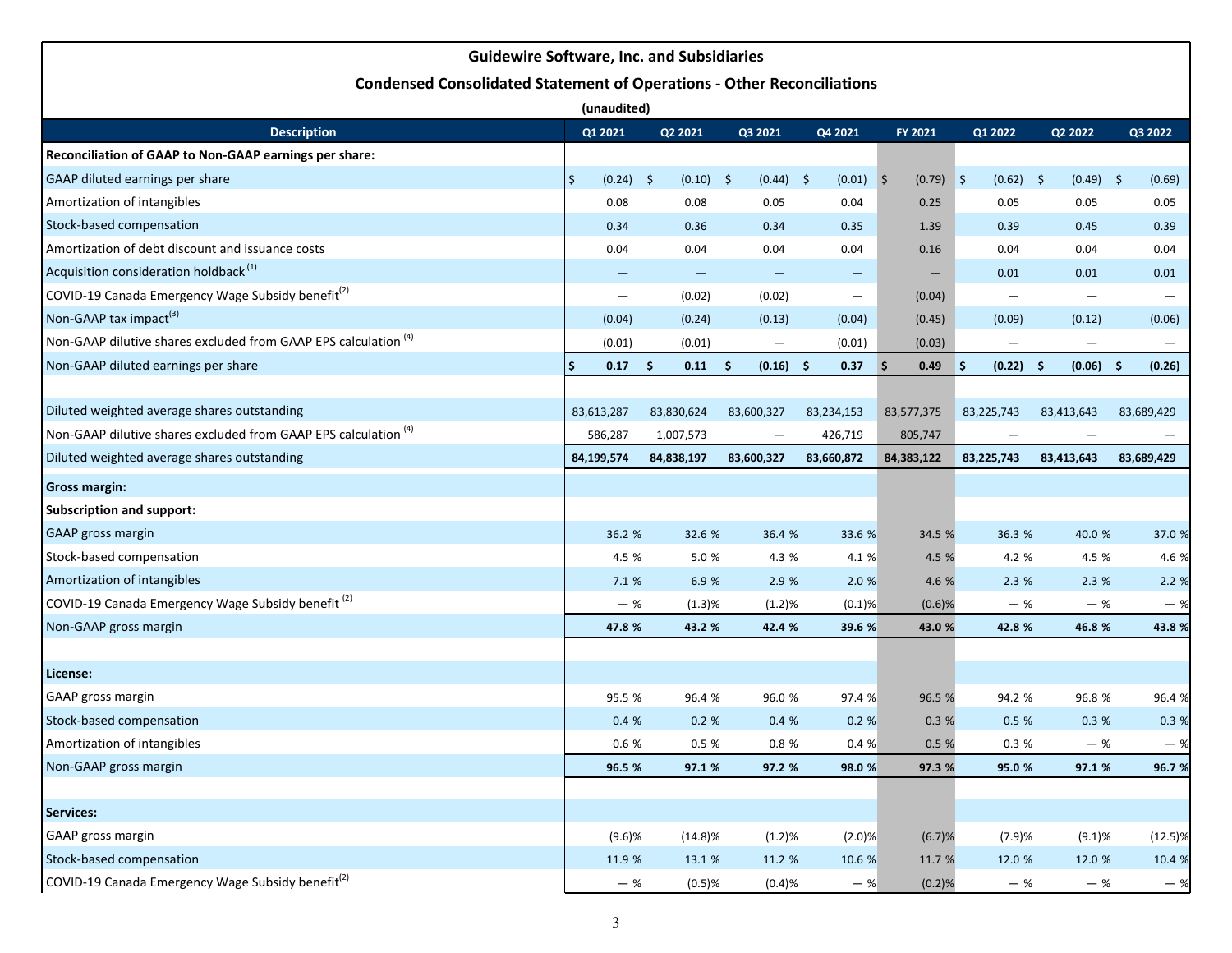| Non-GAAP gross margin                                         | 2.3%   | (2.2)%    | 9.6 %     | 8.6%   | 4.8%   | 4.1 %  | 2.9%   | $(2.1)\%$ |
|---------------------------------------------------------------|--------|-----------|-----------|--------|--------|--------|--------|-----------|
|                                                               |        |           |           |        |        |        |        |           |
| Overall:                                                      |        |           |           |        |        |        |        |           |
| GAAP gross margin                                             | 46.4 % | 49.0 %    | 43.9%     | 56.3 % | 49.6 % | 37.8 % | 47.3 % | 39.0 %    |
| Amortization of intangibles                                   | 2.7%   | 2.5%      | 1.4 %     | 0.8%   | 1.8 %  | 1.2%   | 0.9%   | 1.0 %     |
| Stock-based compensation                                      | 4.9 %  | 4.8 %     | 5.1 %     | 3.7%   | 4.5 %  | 5.5 %  | 4.9 %  | 5.1 %     |
| COVID-19 Canada Emergency Wage Subsidy benefit <sup>(2)</sup> | $-$ %  | $(0.5)$ % | $(0.6)$ % | $-$ %  | (0.3)% | $-$ %  | $-$ %  | $-$ %     |
| Non-GAAP gross margin                                         | 54.0 % | 55.8 %    | 49.8 %    | 60.8 % | 55.6 % | 44.5 % | 53.1 % | 45.1 %    |

(1) Effective the first quarter of fiscal year 2022, the acquisition consideration holdback that is earned and recognized as expense over a post-acquisition service period has been included as a non-GAAP adjustment. Prior first quarter of fiscal year 2022, there was no acquisition consideration holdback in any periods presented.

(2) Effective the second quarter of fiscal year 2021, the COVID-19 Canada Emergency Wage Subsidy benefit has been included as a non-GAAP adjustment. Prior to the second quarter of fiscal year 2021, this program was unavailable. Beginning with the first quarter of fiscal year 2022, we have not and do not expect to receive a subsidy under the COVID-19 Canada Emergency Wage Subsidy.

(3) Adjustments reflect the impact on the tax benefit (provision) from all non-GAAP adjustments.

(4) Due to the occurrence of a net loss on a GAAP basis, potentially dilutive securities were excluded from the calculation of GAAP net income (loss) per share, as they would have an anti-dilutive effect. However, these sh have a dilutive effect on non-GAAP net income (loss) per share and, therefore, are included in the non-GAAP net income (loss) per share calculation.

These schedules have been derived from, and should be read in conjunction with, our financial statements in our reports on Forms 10-Q and 10-K which are filed with the SEC. Our Forms 10-Q and 10-K may be found on our website at http://ir.guidewire.com/phoenix.zhtml?c=248177&p=irol-sec.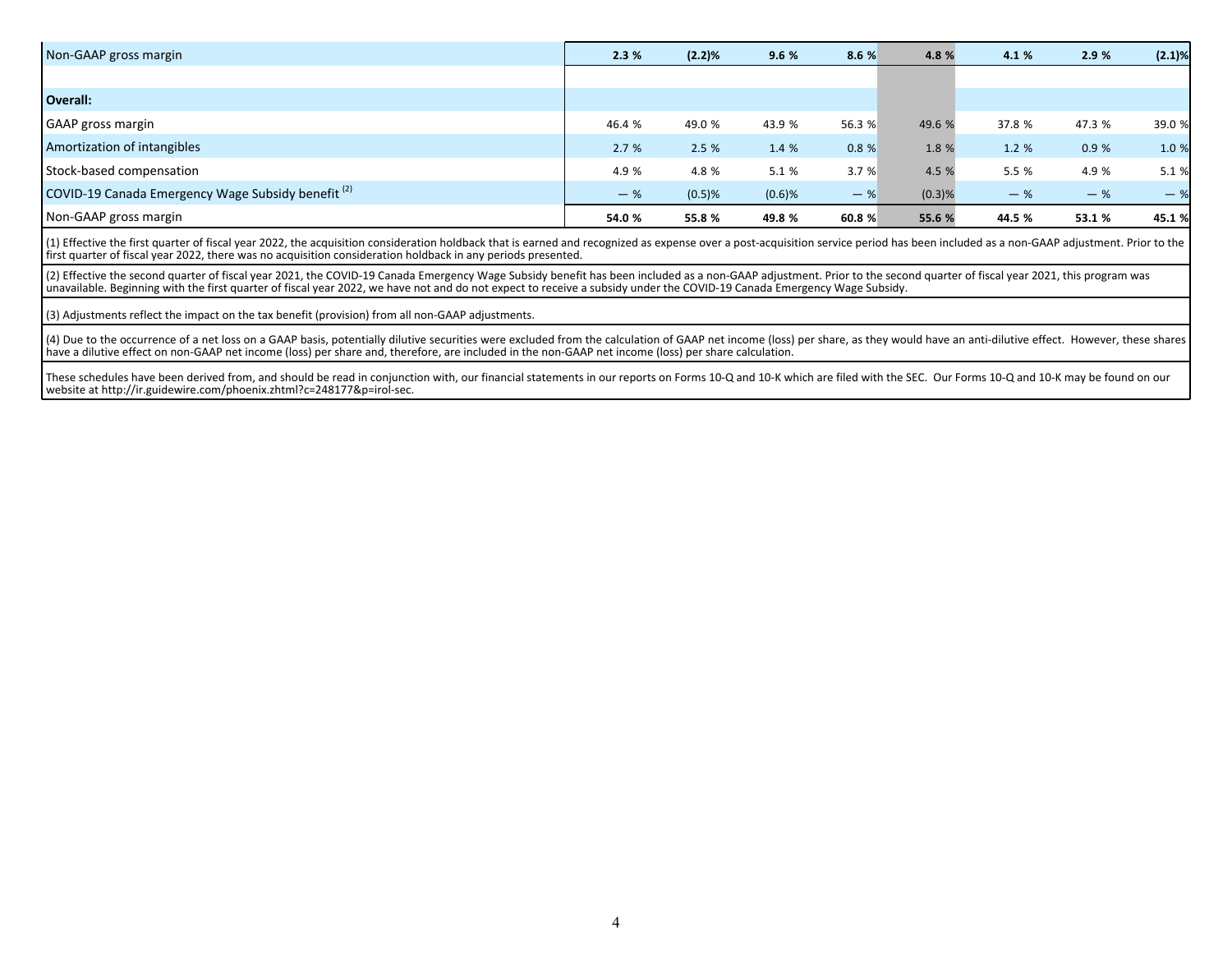| <b>Guidewire Software, Inc. and Subsidiaries</b>                    |     |                |             |  |              |              |  |                |  |                 |  |              |           |         |
|---------------------------------------------------------------------|-----|----------------|-------------|--|--------------|--------------|--|----------------|--|-----------------|--|--------------|-----------|---------|
| <b>Condensed Consolidated Statement of Operations - Key Metrics</b> |     |                |             |  |              |              |  |                |  |                 |  |              |           |         |
| (unaudited, in thousands)                                           |     |                |             |  |              |              |  |                |  |                 |  |              |           |         |
| <b>Description</b>                                                  |     | Q1 2021        | Q2 2021     |  | Q3 2021      | Q4 2021      |  | <b>FY 2021</b> |  | Q1 2022         |  | Q2 2022      | Q3 2022   |         |
| Annual recurring revenue (in millions):                             |     |                |             |  |              |              |  |                |  |                 |  |              |           |         |
| Annual recurring revenue <sup>(1)</sup>                             |     | 513 \$         | 520 \$      |  | 538 \$       | 575S         |  | 582 \$         |  | 594 \$          |  | $620$ \$     |           | 637     |
| Subscription and support revenue breakdown:                         |     |                |             |  |              |              |  |                |  |                 |  |              |           |         |
| Subscription revenue                                                |     | 37,230         | 38,278      |  | 44,553       | 48,588       |  | 168,649        |  | 57,129          |  | 62,871       | 66,419    |         |
| Support revenue                                                     |     | 20,736         | 21,285      |  | 20,283       | 21,405       |  | 83,709         |  | 21,861          |  | 21,426       | 20,432    |         |
| Total subscription and support revenue                              |     | $57,966$ \$    | $59,563$ \$ |  | $64,836$ \$  | 69,993       |  | $252,358$ \$   |  | 78,990 \$       |  | 84,297 \$    | 86,851    |         |
| License revenue breakdown:                                          |     |                |             |  |              |              |  |                |  |                 |  |              |           |         |
| Term license revenue                                                | I\$ | $65,225$ \$    | 77,864 \$   |  | 50,688 \$    | 109,532 \$   |  | $303,309$ \$   |  | $40,105$ \$     |  | 69,750 \$    | 53,848    |         |
| Perpetual license revenue                                           |     | 58             | 48          |  | 249          | 128          |  | 483            |  | 48              |  | 48           |           | 46      |
| l Total license revenue                                             |     | $65,283$ \$    | 77,912 \$   |  | $50,937$ \$  | $109,660$ \$ |  | 303,792 \$     |  | $40,153$ \$     |  | 69,798\$     | 53,894    |         |
| Adjusted free cash flow:                                            |     |                |             |  |              |              |  |                |  |                 |  |              |           |         |
| Net cash provided by (used in) operating activities                 | \$  | $(15,707)$ \$  | $13,329$ \$ |  | $5,611$ \$   | $108,354$ \$ |  | $111,587$ \$   |  | $(107, 042)$ \$ |  | $(3,010)$ \$ | (11, 480) |         |
| Purchases of property and equipment                                 |     | (1,907)        | (3,610)     |  | (6,895)      | (6, 596)     |  | (19,008)       |  | (3, 333)        |  | (3,657)      |           | (986)   |
| Capitalized software development costs                              |     | (2,581)        | (2,303)     |  | (2,735)      | (2, 227)     |  | (9,846)        |  | (3,783)         |  | (2, 414)     |           | (2,990) |
| l Total free cash flow                                              |     | $(20, 195)$ \$ | 7,416\$     |  | $(4,019)$ \$ | $99,531$ \$  |  | $82,733$ \$    |  | $(114, 158)$ \$ |  | $(9,081)$ \$ | (15,456)  |         |

(1) ARR for the quarterly periods in fiscal year 2021 are based on actual currency rates at the end of fiscal year 2020, held constant throughout the year. ARR reflected in the FY 2021 column is based on the currency rates the end of fiscal year 2021. ARR for the quarterly periods in fiscal year 2022 are based on actual currency rates at the end of fiscal year 2021, held constant throughout the year.

These schedules have been derived from, and should be read in conjunction with, our financial statements in our reports on Forms 10-Q and 10-K which are filed with the SEC. Our Forms 10-Q and 10-K may be found on our<br>websi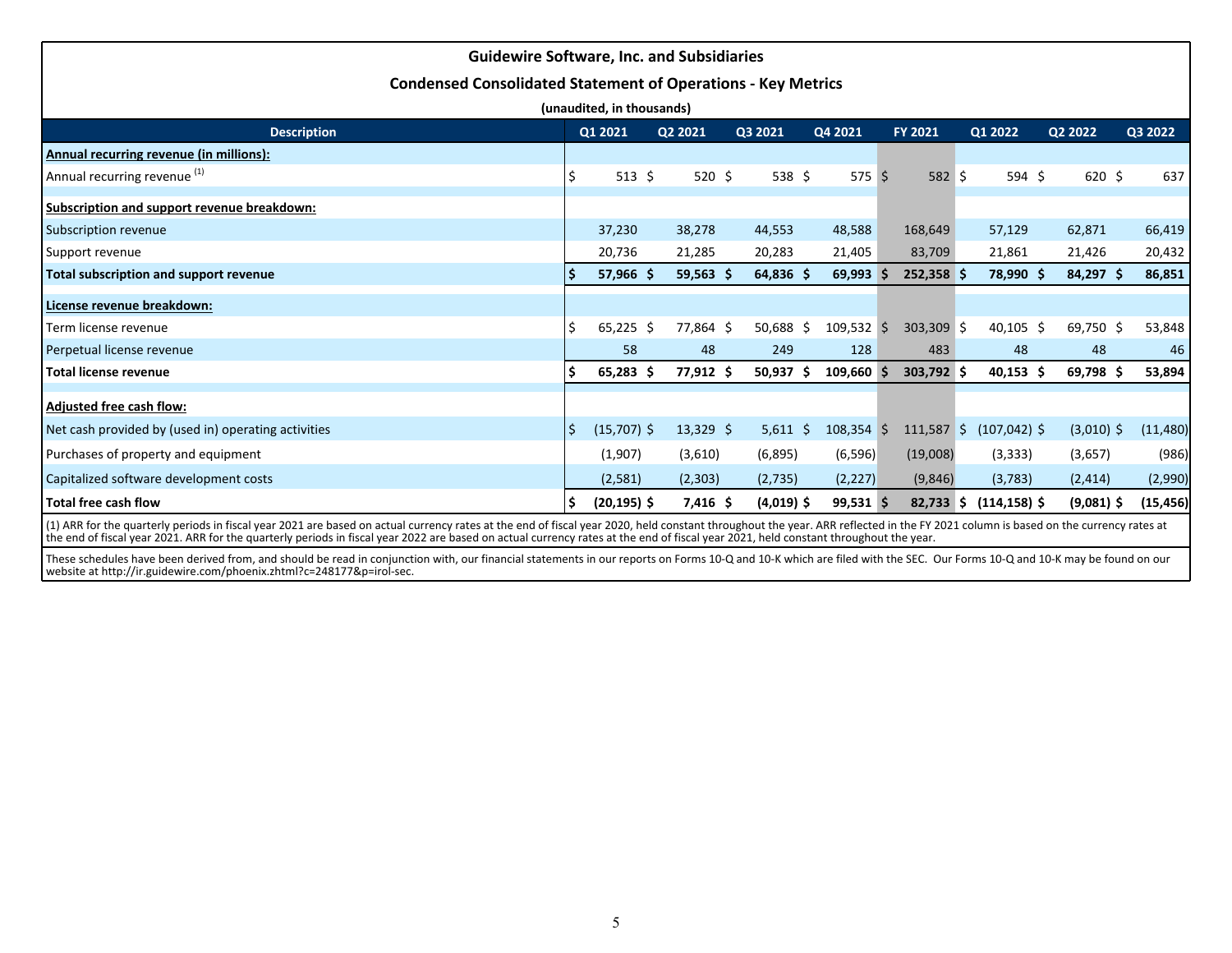| <b>Guidewire Software, Inc. and Subsidiaries</b>                                              |     |                   |      |                                         |     |          |    |           |    |           |    |                      |     |                                                              |     |                   |
|-----------------------------------------------------------------------------------------------|-----|-------------------|------|-----------------------------------------|-----|----------|----|-----------|----|-----------|----|----------------------|-----|--------------------------------------------------------------|-----|-------------------|
| <b>Condensed Consolidated Statement of Operations - Non-GAAP Gross Profit Reconciliations</b> |     |                   |      |                                         |     |          |    |           |    |           |    |                      |     |                                                              |     |                   |
| (unaudited, in thousands except percentage)                                                   |     |                   |      |                                         |     |          |    |           |    |           |    |                      |     |                                                              |     |                   |
| <b>Description</b>                                                                            |     | Q1 2021           |      | Q2 2021                                 |     | Q3 2021  |    | Q4 2021   |    | FY 2021   |    | Q1 2022              |     | Q2 2022                                                      |     | Q3 2022           |
| <b>Gross profit reconciliation:</b>                                                           |     |                   |      |                                         |     |          |    |           |    |           |    |                      |     |                                                              |     |                   |
| <b>GAAP</b> gross profit                                                                      | \$. | 78,835            | Ş.   | 88,160                                  |     | \$71,903 |    | \$129,315 |    | \$368,213 |    | \$62,755             | \$. | 96,649                                                       | \$. | 76,960            |
| Non-GAAP adjustments:                                                                         |     |                   |      |                                         |     |          |    |           |    |           |    |                      |     |                                                              |     |                   |
| Stock-based compensation                                                                      |     | 8,396             |      | 8,677                                   |     | 8,358    |    | 8,379     |    | 33,810    |    | 9,167                |     | 10,043                                                       |     | 10,100            |
| Amortization of intangibles                                                                   |     | 4,526             |      | 4,526                                   |     | 2,303    |    | 1,820     |    | 13,175    |    | 1,944                |     | 1,905                                                        |     | 1,905             |
| COVID-19 Canada Emergency Wage Subsidy benefit <sup>(1)</sup>                                 |     | $\qquad \qquad -$ |      | (968)                                   |     | (951)    |    | (56)      |    | (1, 975)  |    | $\qquad \qquad -$    |     | $\qquad \qquad$                                              |     | $\qquad \qquad -$ |
| <b>Non-GAAP gross profit</b>                                                                  |     | 91,757            |      | \$100,395                               | \$. | 81,613   |    | \$139,458 |    | \$413,223 |    | \$73,866             |     | \$108,597                                                    |     | \$88,965          |
| <b>Non-GAAP gross margin</b>                                                                  |     | 54.0 %            |      | 55.8 %                                  |     | 49.8 %   |    | 60.8 %    |    | 55.6 %    |    | 44.5 %               |     | 53.1 %                                                       |     | 45.1 %            |
| Gross profit reconciliation - subscription and support:                                       |     |                   |      |                                         |     |          |    |           |    |           |    |                      |     |                                                              |     |                   |
| GAAP gross profit - subscription and support                                                  | \$. | 20,960            |      | \$19,405                                | S.  | 23,552   |    | \$23,458  |    | \$7,375   |    | $\frac{1}{2}$ 28,659 | Ş.  | 33,732                                                       | S.  | 32,093            |
| Non-GAAP adjustments:                                                                         |     |                   |      |                                         |     |          |    |           |    |           |    |                      |     |                                                              |     |                   |
| Stock-based compensation                                                                      |     | 2,602             |      | 2,954                                   |     | 2,780    |    | 2,895     |    | 11,231    |    | 3,348                |     | 3,773                                                        |     | 4,051             |
| Amortization of intangibles                                                                   |     | 4,126             |      | 4,126                                   |     | 1,903    |    | 1,420     |    | 11,575    |    | 1,811                |     | 1,905                                                        |     | 1,905             |
| COVID-19 Canada Emergency Wage Subsidy benefit <sup>(1)</sup>                                 |     |                   |      | (770)                                   |     | (768)    |    | (47)      |    | (1,585)   |    |                      |     |                                                              |     |                   |
| Non-GAAP gross profit - subscription and support                                              |     | 27,688            | \$   | 25,715                                  | S   | 27,467   | \$ | 27,726    |    | \$108,596 |    | \$33,818             | S.  | 39,410                                                       | S.  | 38,049            |
| Non-GAAP gross margin - subscription and support                                              |     | 47.8 %            |      | 43.2 %                                  |     | 42.4 %   |    | 39.6 %    |    | 43.0 %    |    | 42.8 %               |     | 46.8 %                                                       |     | 43.8 %            |
| <b>Gross profit reconciliation - license:</b>                                                 |     |                   |      |                                         |     |          |    |           |    |           |    |                      |     |                                                              |     |                   |
| GAAP gross profit - license                                                                   | \$  | 62,346            | \$   | 75,078                                  |     | \$48,946 |    | \$106,853 |    | \$293,223 |    | \$37,814             | S.  | 67,544                                                       | S.  | 51,943            |
| Non-GAAP adjustments:                                                                         |     |                   |      |                                         |     |          |    |           |    |           |    |                      |     |                                                              |     |                   |
| Stock-based compensation                                                                      |     | 251               |      | 145                                     |     | 183      |    | 191       |    | 770       |    | 182                  |     | 189                                                          |     | 170               |
| Amortization of intangibles                                                                   |     | 400               |      | 400                                     |     | 400      |    | 400       |    | 1,600     |    | 133                  |     | $\overline{\phantom{m}}$                                     |     |                   |
| Non-GAAP gross profit - license                                                               | \$. | 62,997            | \$.  | 75,623                                  | S.  | 49,529   |    | \$107,444 |    | \$295,593 |    | \$38,129             |     | \$67,733                                                     |     | \$52,113          |
| Non-GAAP gross margin - license                                                               |     | 96.5 %            |      | 97.1 %                                  |     | 97.2 %   |    | 98.0 %    |    | 97.3 %    |    | 95.0%                |     | 97.1 %                                                       |     | 96.7 %            |
| <b>Gross profit reconciliation - services:</b>                                                |     |                   |      |                                         |     |          |    |           |    |           |    |                      |     |                                                              |     |                   |
| GAAP gross profit - services                                                                  |     |                   |      | $\zeta$ (4,471) $\zeta$ (6,323) $\zeta$ |     | (595) \$ |    |           |    |           |    |                      |     | $(996)$ \$ $(12,385)$ \$ $(3,718)$ \$ $(4,627)$ \$ $(7,076)$ |     |                   |
| Non-GAAP adjustments:                                                                         |     |                   |      |                                         |     |          |    |           |    |           |    |                      |     |                                                              |     |                   |
| Stock-based compensation                                                                      |     | 5,543             |      | 5,578                                   |     | 5,395    |    | 5,293     |    | 21,809    |    | 5,637                |     | 6,081                                                        |     | 5,879             |
| COVID-19 Canada Emergency Wage Subsidy benefit <sup>(1)</sup>                                 |     |                   |      | (198)                                   |     | (183)    |    | (9)       |    | (390)     |    |                      |     |                                                              |     |                   |
| Non-GAAP gross profit - services                                                              |     | 1,072             | - \$ | $(943)$ \$                              |     | 4,617    | \$ | 4,288     | \$ | 9,034     | \$ | 1,919                | \$  | 1,454                                                        | \$. | (1, 197)          |
| Non-GAAP gross margin - services                                                              |     | 2.3 %             |      | (2.2)%                                  |     | 9.6 %    |    | 8.6 %     |    | 4.8 %     |    | 4.1 %                |     | 2.9 %                                                        |     | (2.1)%            |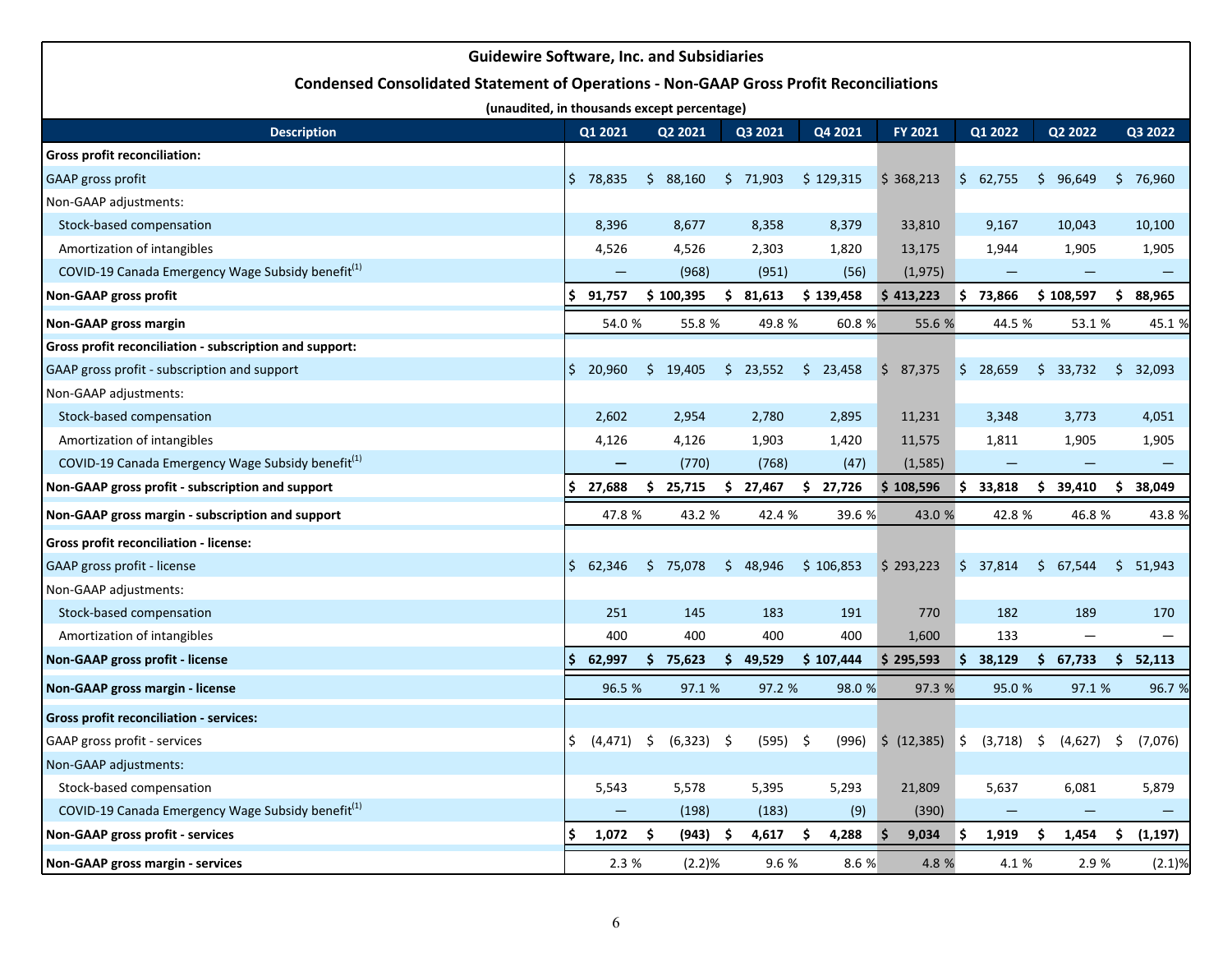(1) Effective the second quarter of fiscal year 2021, the COVID-19 Canada Emergency Wage Subsidy benefit has been included as a non-GAAP adjustment. Prior to the second quarter of fiscal year 2021, this program was unavailable. Beginning with the first quarter of fiscal year 2022, we have not and do not expect to receive a subsidy under the COVID-19 Canada Emergency Wage Subsidy.

These schedules have been derived from, and should be read in conjunction with, our financial statements in our reports on Forms 10-Q and 10-K which are filed with the SEC. Our Forms 10-Q and 10-K may be found on our website at http://ir.guidewire.com/phoenix.zhtml?c=248177&p=irol-sec.